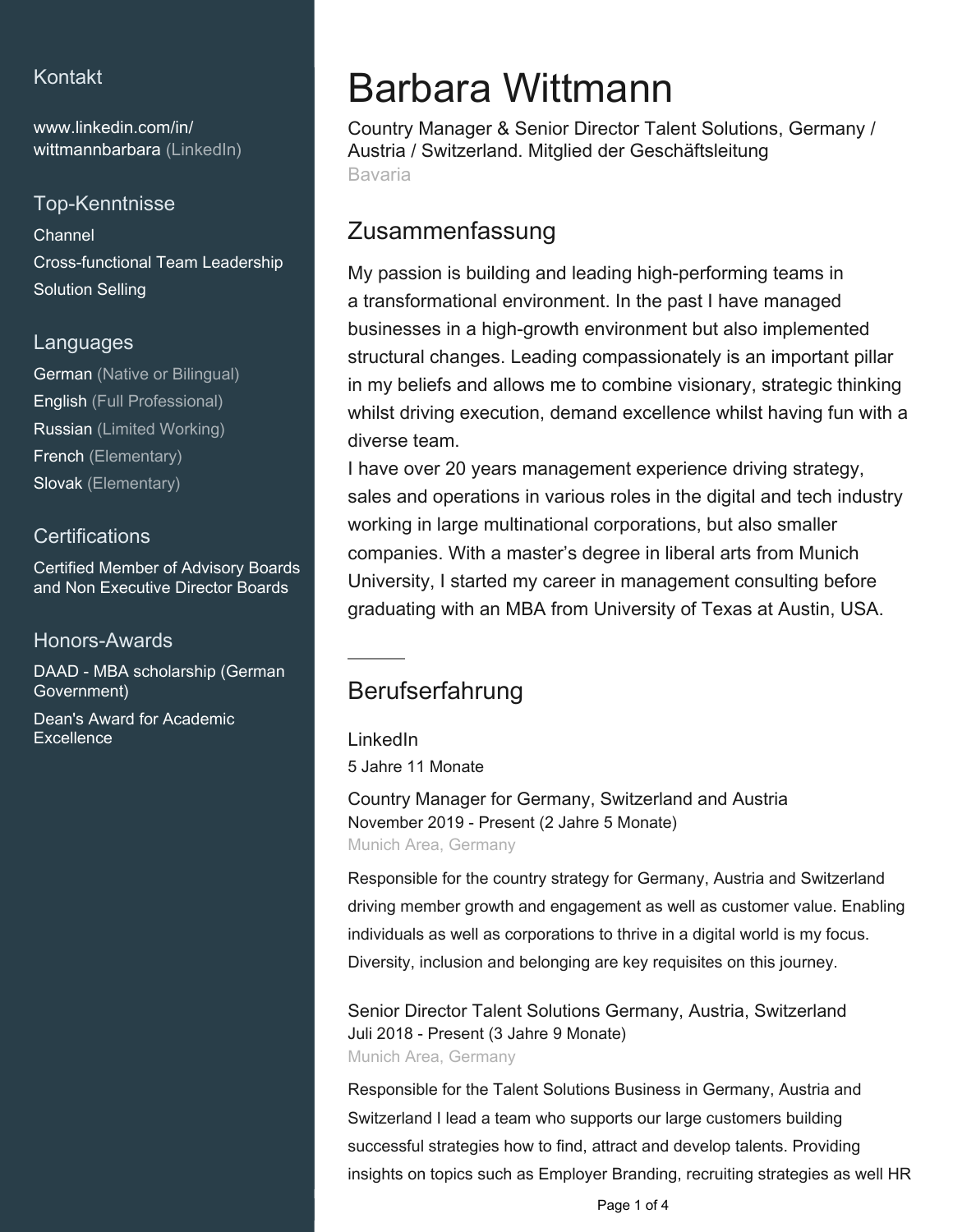analytics is a key lever for success in a competitive market environment and the basis of our solutions.

Director Talent Solutions, Germany, Austria, Switzerland Mai 2016 - Juni 2018 (2 Jahre 2 Monate) Munich Area, Germany

LinkedIn's vision is to create economic opportunity for every member of the global workforce. My team supports enterprise customers in Germany, Austria and Switzerland driving innovative employer branding as well as recruiting strategies.

Management Center Innsbruck **Lecturer** Juli 2019 - Juli 2019 (1 Monat) Innsbruck

ImmobilienScout24 Senior Vice President Sales and Sales Operations Januar 2015 - April 2016 (1 Jahr 4 Monate) Berlin Area, Germany

Responsible for sales strategy, key account relations as well as sales management and sales operations incl. customer care team driving digital solutions for B2B customers. Implementation of regionalized Go-to-Market model for inside and outside sales teams focusing on solution selling for the following customer segments: residential real estate agents, commercial agents, developers as well as financial institutions.

Dell

15 Jahre 5 Monate

General Manager and Executive Director Sales Consumer, Small and Medium Business Februar 2011 - Dezember 2014 (3 Jahre 11 Monate) Halle/Leipzig, Germany

General Manager and Executive Director Sales for consumer, small and medium business customers. P&L ownership being responsible for Go-tomarket strategy and execution driving a multichannel sales model (direct and channel sales) in a transformational environment. Led inside and field sales teams with a focus on solution selling.

Site Leader Dell Halle GmbH August 2005 - Dezember 2014 (9 Jahre 5 Monate) Halle/Leipzig Germany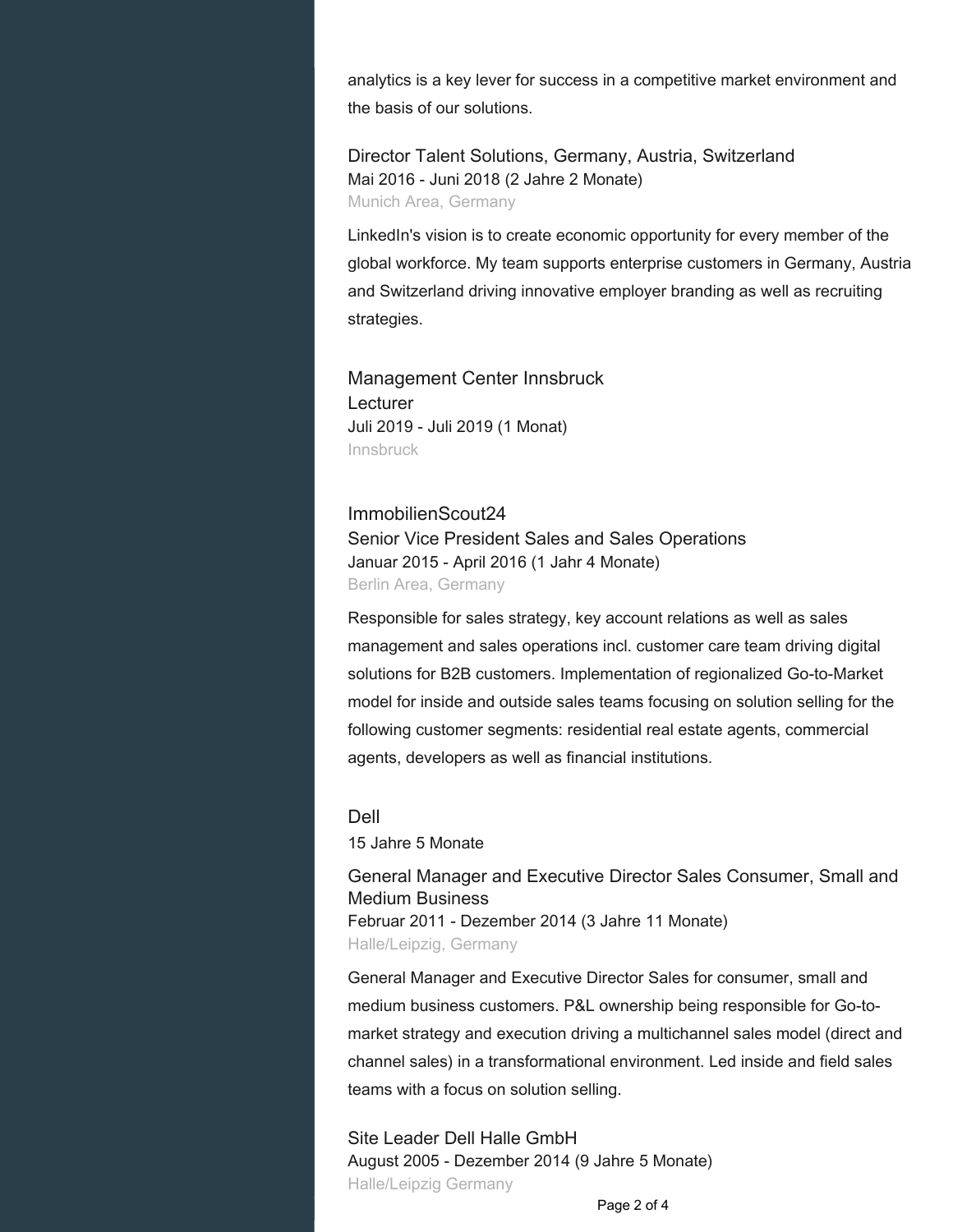Managing Director Dell GmbH and Dell Halle Halle GmbH being responsible for set-up of new site in Halle from its start to 1000 employees including stakeholder management with regional and local government as well as other institutions. Responsible for site and employer branding developing internal and external communication plans.

General Manager and Executive Director Sales Public Sector August 2005 - Januar 2011 (5 Jahre 6 Monate) Halle/Leipzig, Germany

General Manager and Executive Director Sales for Public Sector customers in Germany. P&L ownership being responsible for Go-to-market strategy and execution. Implementation of channel sales model alongside direct sales model. Focus on transition from hardware portfolio to solution offerings driving cloud adoption and mobility products.

### Sales Director, Head of Business Operations, Head of Proposal Team, Marketing Manager

März 2000 - Juli 2005 (5 Jahre 5 Monate) Frankfurt Am Main Area, Germany

Sales Director Software & Peripherals Dell Germany, July 2004 - July 2005: Responsible for Dell's branded and 3rd party software and peripherals business. Launch of Dell's printer product line.

Maternity Leave, February 2004 - June 2004

Head of Business Operations, August 2003 - January 2004: Responsible for order management and customer care team for Dell Germany based in Frankfurt and Bratislava. Finalized transition of customer care team to Slovakia and improved order entry processes driving Csat.

Head of Proposal Team, January 2001 - July 2003: Built proposal team for Dell Germany and Austria assisting sales teams responding to RFPs and conducting contract negotiations. Close interaction with legal, operations and global teams.

Marketing Manager, March 2000 - December 2000: Responsible for marketing activities for software and peripheral products.

Business Development Manager Medium Business August 1999 - März 2000 (8 Monate) Austin und Umgebung, Texas

Initial role after MBA degree with Dell in Austin before transitioning to Germany. Responsible for evaluation of new partner engagements, products and services from third parties complementing Dell's medium business offerings.